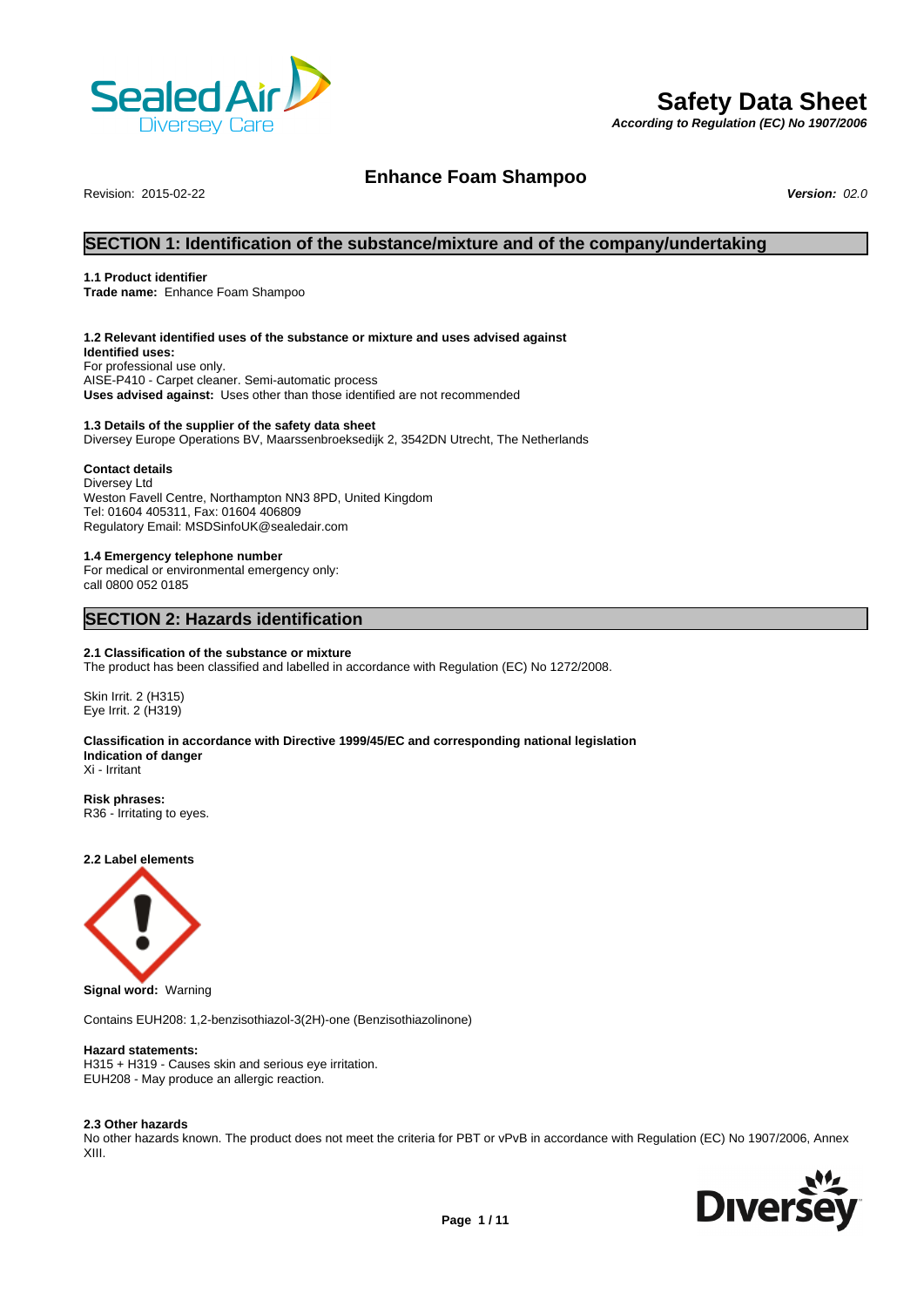# **SECTION 3: Composition/information on ingredients**

# **3.2 Mixtures**

| Ingredient(s)                                                              | <b>EC</b> number | <b>CAS number</b> | <b>REACH number</b> | <b>Classification</b>                                                                                             | <b>Classification</b><br>(1999/45/EC) | <b>Notes</b> | Weight<br>percent |
|----------------------------------------------------------------------------|------------------|-------------------|---------------------|-------------------------------------------------------------------------------------------------------------------|---------------------------------------|--------------|-------------------|
| disodium<br>$1-[2-[1-oxododecyl]$ amino $]$ ethyl<br>2-sulphonatosuccinate | 274-310-4        | 25882-44-4        | No data available   | Skin Irrit. 2 (H315)<br>Eye Irrit. 2 (H319)                                                                       | Xi:R36/38                             |              | $3 - 10$          |
| sulphuric acid,<br>mono-C12-14-alkyl esters,<br>sodium salts               | 287-809-4        | 85586-07-8        | 01-2119489463-28    | Acute Tox. 4 (H302)<br>Skin Irrit. 2 (H315)<br>Eye Dam. 1 (H318)<br>Aquatic Chronic 3<br>(H412)                   | Xn:R22<br>Xi:R38-41                   |              | $3 - 10$          |
| 1,2-benzisothiazol-3(2H)-one                                               | 220-120-9        | 2634-33-5         | No data available   | Acute Tox. 4 (H302)<br>Skin Irrit. 2 (H315)<br>Eye Dam. 1 (H318)<br>Skin Sens. 1 (H317)<br>Aquatic Acute 1 (H400) | Xn:R22<br>Xi:R38-41-43<br>N:R50       |              | $0.01 - 0.1$      |

\* Polymer.

For the full text of the R, H and EUH phrases mentioned in this Section, see Section 16.

Workplace exposure limit(s), if available, are listed in subsection 8.1.

[1] Exempted: ionic mixture. See Regulation (EC) No 1907/2006, Annex V, paragraph 3 and 4. This salt is potentially present, based on calculation, and included for classification and labelling purposes only. Each starting material of the ionic mixture is registered, as required.

[2] Exempted: included in Annex IV of Regulation (EC) No 1907/2006.

[3] Exempted: Annex V of Regulation (EC) No 1907/2006.

[4] Exempted: polymer. See Article 2(9) of Regulation (EC) No 1907/2006.

# **SECTION 4: First aid measures**

| Get medical attention or advice if you feel unwell.                                                       |
|-----------------------------------------------------------------------------------------------------------|
| Wash skin with plenty of lukewarm, gently flowing water. Take off immediately all contaminated            |
| clothing and wash it before re-use. If skin irritation occurs: Get medical advice or attention.           |
| Immediately rinse eyes cautiously with lukewarm water for several minutes. Remove contact lenses,         |
| if present and easy to do. Continue rinsing. If eye irritation persists: Get medical advice or attention. |
| Rinse mouth. Immediately drink 1 glass of water. Get medical attention or advice if you feel unwell.      |
| Consider personal protective equipment as indicated in subsection 8.2.                                    |
|                                                                                                           |

## **4.2 Most important symptoms and effects, both acute and delayed**

**Inhalation:** No known effects or symptoms in normal use.<br>
Skin contact: Causes irritation. **Causes irritation. Eye contact:** Causes severe irritation. **Ingestion:** No known effects or symptoms in normal use.

**4.3 Indication of any immediate medical attention and special treatment needed** No information available on clinical testing and medical monitoring. Specific toxicological information on substances, if available, can be found in section 11.

# **SECTION 5: Firefighting measures**

### **5.1 Extinguishing media**

Carbon dioxide. Dry powder. Water spray jet. Fight larger fires with water spray jet or alcohol-resistant foam.

# **5.2 Special hazards arising from the substance or mixture**

No special hazards known.

# **5.3 Advice for firefighters**

As in any fire, wear self contained breathing apparatus and suitable protective clothing including gloves and eve/face protection.

# **SECTION 6: Accidental release measures**

### **6.1 Personal precautions, protective equipment and emergency procedures**

No special measures required.

### **6.2 Environmental precautions**

Do not allow to enter drainage system, surface or ground water. Dilute with plenty of water.

# **6.3 Methods and material for containment and cleaning up**

Absorb with liquid-binding material (sand, diatomite, universal binders, sawdust).

### **6.4 Reference to other sections**

For personal protective equipment see subsection 8.2. For disposal considerations see section 13.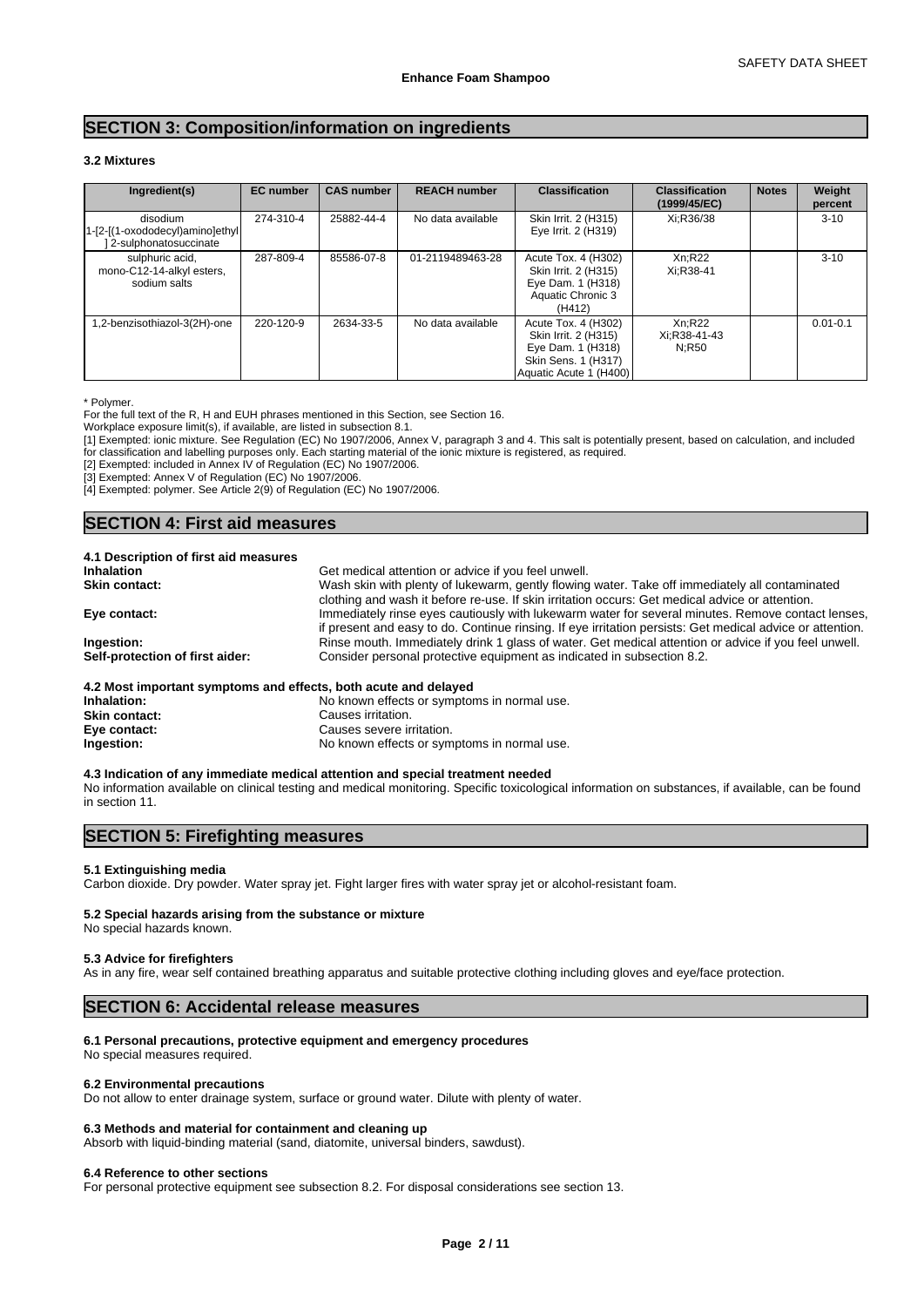# **SECTION 7: Handling and storage**

# **7.1 Precautions for safe handling**

**Measures to prevent fire and explosions:** No special precautions required.

# **Measures required to protect the environment:**

For environmental exposure controls see subsection 8.2.

# **Advices on general occupational hygiene:**

Handle in accordance with good industrial hygiene and safety practice. Keep away from food, drink and animal feeding stuffs. Do not mix with other products unless adviced by Sealed Air. Wash hands before breaks and at the end of workday. Wash face, hands and any exposed skin thoroughly after handling. Take off immediately all contaminated clothing. Use personal protective equipment as required. Use only with adequate ventilation.

# **7.2 Conditions for safe storage, including any incompatibilities**

Store in accordance with local and national regulations. Keep only in original container. Store in a closed container. For conditions to avoid see subsection 10.4. For incompatible materials see subsection 10.5.

**7.3 Specific end use(s)**

No specific advice for end use available.

# **SECTION 8: Exposure controls/personal protection**

## **8.1 Control parameters Workplace exposure limits**

Air limit values, if available:

Biological limit values, if available:

Recommended monitoring procedures, if available:

Additional exposure limits under the conditions of use, if available:

# **DNEL/DMEL and PNEC values**

| Human exposure                           |  |
|------------------------------------------|--|
| DNEL oral exposure - Consumer (mg/kg bw) |  |
|                                          |  |

| Ingredient(s)                                                   | <b>Short term - Local</b><br>effects | Short term - Systemic<br>effects | Long term - Local<br>effects | <b>I Long term - Systemic</b><br>effects |
|-----------------------------------------------------------------|--------------------------------------|----------------------------------|------------------------------|------------------------------------------|
| disodium 1-[2-[(1-oxododecyl)amino]ethyl] 2-sulphonatosuccinate | No data available                    | No data available                | No data available            | No data available                        |
| sulphuric acid, mono-C12-14-alkyl esters, sodium salts          |                                      |                                  |                              |                                          |
| 1,2-benzisothiazol-3(2H)-one                                    | No data available                    | No data available                | No data available            | No data available                        |

### DNEL dermal exposure - Worker

| Ingredient(s)                                                   | Short term - Local | Short term - Systemic | Long term - Local | Long term - Systemic |
|-----------------------------------------------------------------|--------------------|-----------------------|-------------------|----------------------|
|                                                                 | effects            | effects (mg/kg bw)    | effects           | effects (mg/kg bw)   |
| disodium 1-[2-[(1-oxododecyl)amino]ethyl] 2-sulphonatosuccinate | No data available  | No data available     | No data available | No data available    |
| sulphuric acid, mono-C12-14-alkyl esters, sodium salts          | No data available  |                       | No data available | 4060                 |
| 1.2-benzisothiazol-3(2H)-one                                    | No data available  | No data available     | No data available | No data available    |

### DNEL dermal exposure - Consumer

| Ingredient(s)                                                   | <b>Short term - Local</b><br>effects | <b>Short term - Systemic</b><br>effects (mg/kg bw) | Long term - Local<br>effects | Long term - Systemic  <br>effects (mg/kg bw) |
|-----------------------------------------------------------------|--------------------------------------|----------------------------------------------------|------------------------------|----------------------------------------------|
| disodium 1-[2-[(1-oxododecyl)amino]ethyl] 2-sulphonatosuccinate | No data available                    | No data available                                  | No data available            | No data available                            |
| sulphuric acid, mono-C12-14-alkyl esters, sodium salts          | No data available                    |                                                    | No data available            | 2440                                         |
| .2-benzisothiazol-3(2H)-one                                     | No data available                    | No data available                                  | No data available            | No data available                            |

DNEL inhalatory exposure - Worker (mg/m<sup>3</sup> )

| Ingredient(s)                                                   | <b>Short term - Local</b><br>effects | <b>Short term - Systemic</b><br>effects | Long term - Local<br>effects | Long term - Systemic  <br>effects |
|-----------------------------------------------------------------|--------------------------------------|-----------------------------------------|------------------------------|-----------------------------------|
| disodium 1-[2-[(1-oxododecyl)amino]ethyl] 2-sulphonatosuccinate | No data available                    | No data available                       | No data available            | No data available                 |
| sulphuric acid, mono-C12-14-alkyl esters, sodium salts          |                                      |                                         |                              | 285                               |
| -2-benzisothiazol-3(2H)-one.                                    | No data available                    | No data available                       | No data available            | No data available                 |

DNEL inhalatory exposure - Consumer (mg/m<sup>3</sup>

| DNEL inhalatory exposure - Consumer (mg/m <sup>3</sup> )        |                               |                                         |                              |                                   |
|-----------------------------------------------------------------|-------------------------------|-----------------------------------------|------------------------------|-----------------------------------|
| Ingredient(s)                                                   | Short term - Local<br>effects | <b>Short term - Systemic</b><br>effects | Long term - Local<br>effects | Long term - Systemic  <br>effects |
| disodium 1-[2-[(1-oxododecyl)amino]ethyl] 2-sulphonatosuccinate | No data available             | No data available                       | No data available            | No data available                 |
| sulphuric acid, mono-C12-14-alkyl esters, sodium salts          |                               |                                         |                              |                                   |
| 1,2-benzisothiazol-3(2H)-one                                    | No data available             | No data available                       | No data available            | No data available                 |

# **Environmental exposure**

| Environmental exposure - PNEC |        |                                            |                     |                  |
|-------------------------------|--------|--------------------------------------------|---------------------|------------------|
| Ingredient(s)                 |        | Surface water, fresh Surface water, marine | Intermittent (mg/l) | Sewage treatment |
|                               | (mg/l) | (mg/l)                                     |                     | plant (mg/l)     |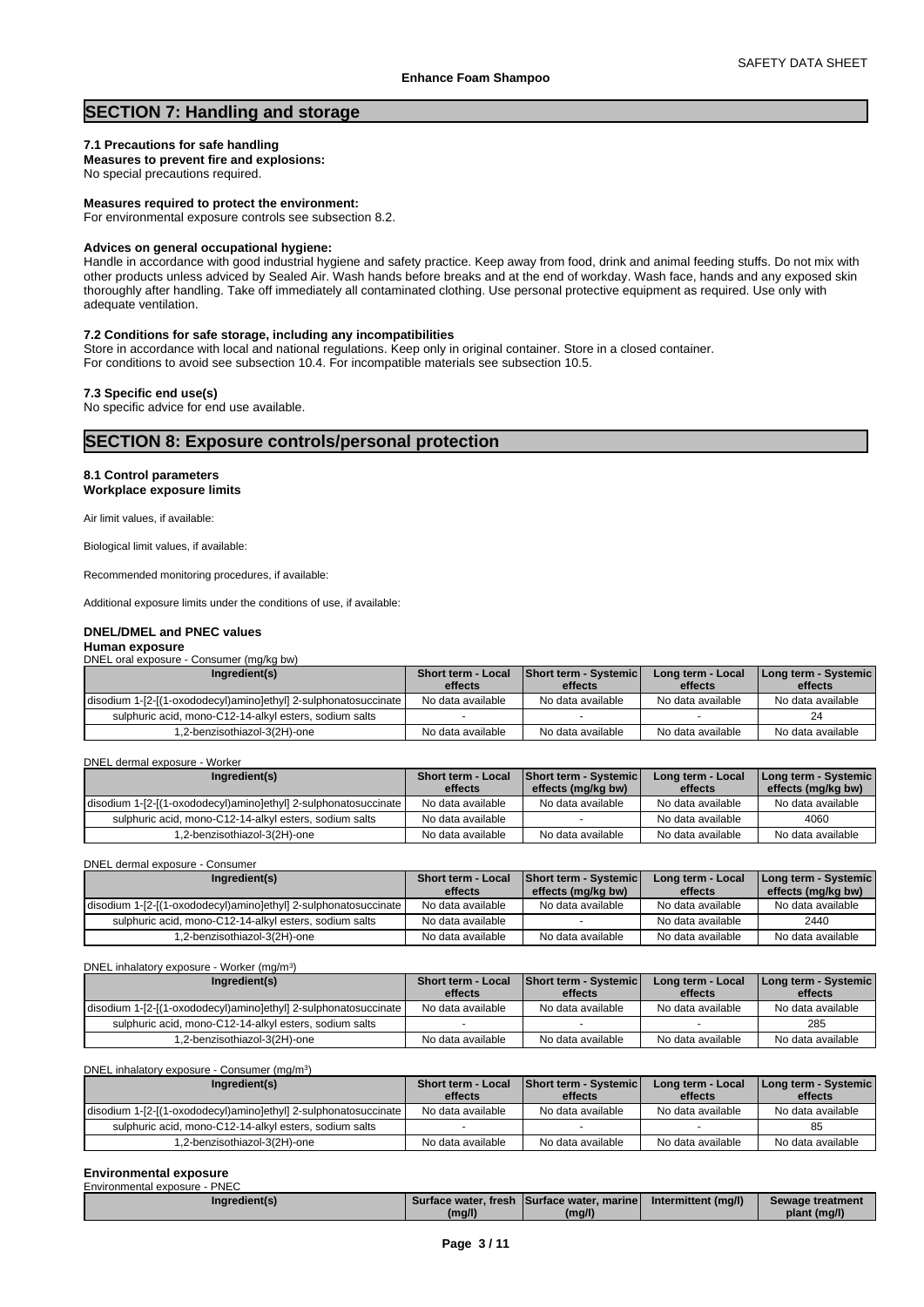| disodium<br><sub>1</sub> -[2-[(1<br>(1-oxododecyl)amino]ethyl] 2-sulphonatosuccinate / | No data available | No data available | No data available | No data available |
|----------------------------------------------------------------------------------------|-------------------|-------------------|-------------------|-------------------|
| sulphuric acid. mono-C12-14-alkyl esters, sodium salts                                 | 0.102             | 0.01              | 0.036             | 1084              |
| 1.2-benzisothiazol-3(2H)-one                                                           | No data available | No data available | No data available | No data available |

Environmental exposure - PNEC, continued

| Ingredient(s)                                                   | Sediment. freshwater | Sediment, marine  | Soil (mg/kg)      | Air ( $mg/m3$ )   |
|-----------------------------------------------------------------|----------------------|-------------------|-------------------|-------------------|
|                                                                 | (mg/kg)              | (mg/kg)           |                   |                   |
| disodium 1-[2-[(1-oxododecyl)amino]ethyl] 2-sulphonatosuccinate | No data available    | No data available | No data available | No data available |
| sulphuric acid, mono-C12-14-alkyl esters, sodium salts          | 3.58                 | 0.358             | 0.654             |                   |
| 1,2-benzisothiazol-3(2H)-one                                    | No data available    | No data available | No data available | No data available |

### **8.2 Exposure controls**

*The following information applies for the uses indicated in subsection 1.2.*

*If available, please refer to the product information sheet for application and handling instructions. Normal use conditions are assumed for this section.*

*Recommended safety measures for handling the undiluted product: Covering activities such as filling and transfer of product to application equipment, flasks or buckets*

| Appropriate engineering controls:                             | No special requirements under normal use conditions.                                                                                              |
|---------------------------------------------------------------|---------------------------------------------------------------------------------------------------------------------------------------------------|
| Appropriate organisational controls:                          | Avoid direct contact and/or splashes where possible. Train personnel.                                                                             |
| Personal protective equipment                                 |                                                                                                                                                   |
| Eye / face protection:                                        | Safety glasses are not normally required. However, their use is recommended in those cases<br>where splashes may occur when handling the product. |
| Hand protection:                                              | Chemical-resistant protective gloves (EN 374).                                                                                                    |
|                                                               | Verify instructions regarding permeability and breakthrough time, as provided by the gloves                                                       |
|                                                               | supplier.                                                                                                                                         |
|                                                               | Consider specific local use conditions, such as risk of splashes, cuts, contact time and temperature.                                             |
|                                                               | Suggested gloves for prolonged contact:                                                                                                           |
|                                                               | Material: butyl rubber                                                                                                                            |
|                                                               | Penetration time: >= 480 min                                                                                                                      |
|                                                               | Material thickness: $>= 0.7$ mm                                                                                                                   |
|                                                               | Suggested gloves for protection against splashes:                                                                                                 |
|                                                               | Material: nitrile rubber                                                                                                                          |
|                                                               | Penetration time: $>=$ 30 min                                                                                                                     |
|                                                               | Material thickness: $>= 0.4$ mm                                                                                                                   |
|                                                               | In consultation with the supplier of protective gloves a different type providing similar protection may                                          |
|                                                               | be chosen.                                                                                                                                        |
| <b>Body protection:</b>                                       | No special requirements under normal use conditions.                                                                                              |
| <b>Respiratory protection:</b>                                | No special requirements under normal use conditions.                                                                                              |
| <b>Environmental exposure controls:</b>                       | No special requirements under normal use conditions.                                                                                              |
| Recommended safety measures for handling the diluted product: |                                                                                                                                                   |
| Recommended maximum concentration (%): 10                     |                                                                                                                                                   |
| Appropriate engineering controls:                             | No special requirements under normal use conditions.                                                                                              |
| Appropriate organisational controls:                          | No special requirements under normal use conditions.                                                                                              |
|                                                               |                                                                                                                                                   |
| Personal protective equipment                                 |                                                                                                                                                   |
| Eye / face protection:                                        | No special requirements under normal use conditions.                                                                                              |
| <b>Hand protection:</b>                                       | No special requirements under normal use conditions.                                                                                              |

**Environmental exposure controls:** No special requirements under normal use conditions.

# **SECTION 9: Physical and chemical properties**

**9.1 Information on basic physical and chemical properties**

*Information in this section refers to the product, unless it is specifically stated that substance data is listed*

**Body protection: No special requirements under normal use conditions.**<br>**Respiratory protection: No special requirements under normal use conditions.** 

**Method / remark**

**Physical State:** Liquid **Colour:** Clear, Colourless **Odour:** Slightly perfumed **Odour threshold:** Not applicable  $pH: \approx 6$  (neat) **Melting point/freezing point (°C):** Not determined **Initial boiling point and boiling range (°C):** Not determined

**Respiratory protection:** No special requirements under normal use conditions.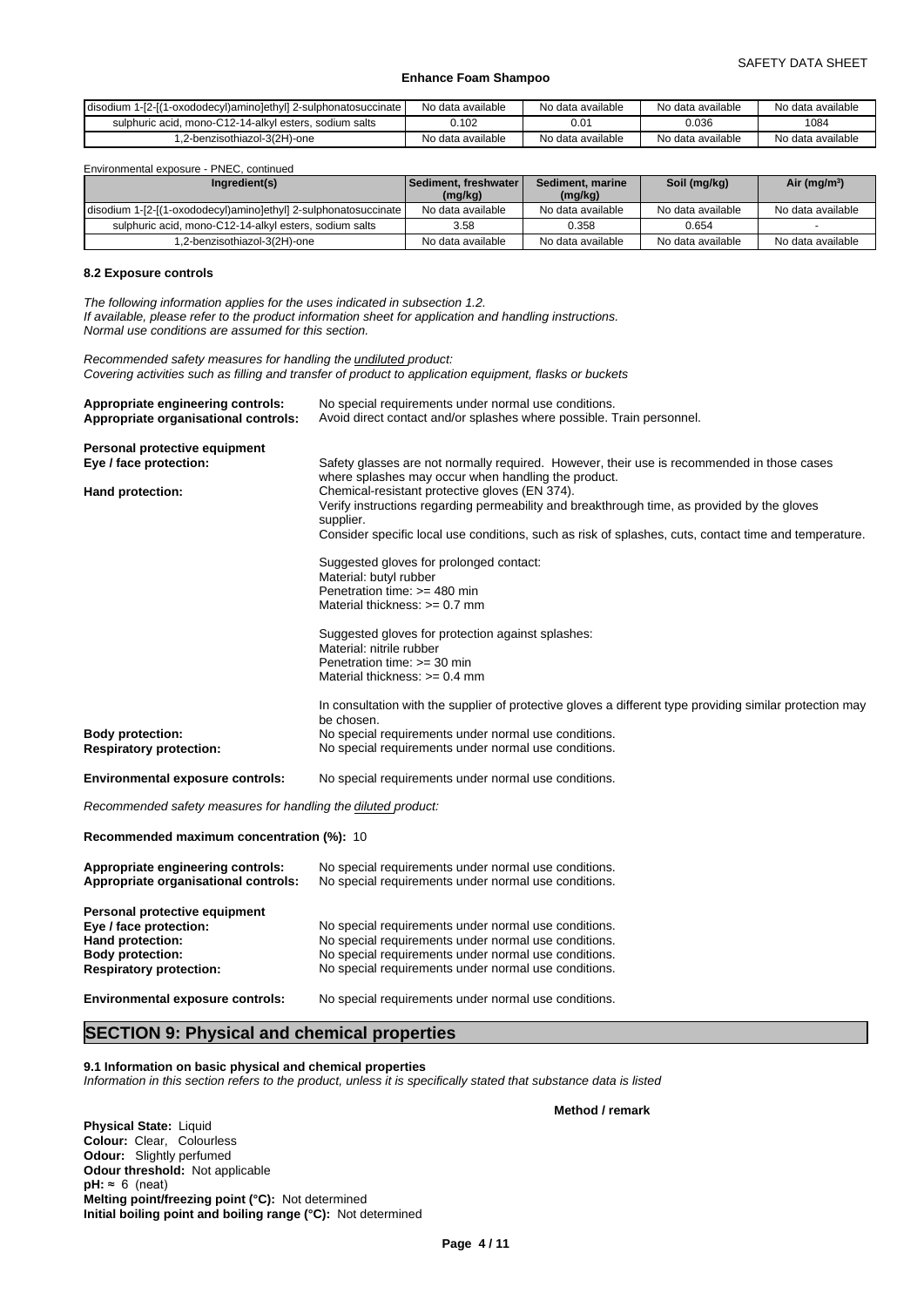### Substance data, boiling point

| Ingredient(s)                                                   | Value<br>$(^{\circ}C)$ | <b>Method</b>    | Atmospheric pressure<br>(hPa) |  |
|-----------------------------------------------------------------|------------------------|------------------|-------------------------------|--|
| disodium 1-[2-[(1-oxododecyl)amino]ethyl] 2-sulphonatosuccinate | 100                    | Method not given |                               |  |
| sulphuric acid, mono-C12-14-alkyl esters, sodium salts          | >100                   | Method not given |                               |  |
| 1,2-benzisothiazol-3(2H)-one                                    | No data available      |                  |                               |  |

# **Method / remark**

**Flash point (°C):** Not applicable. **Sustained combustion:** Not determined **Evaporation rate:** Not determined **Flammability (solid, gas):** Not determined **Upper/lower flammability limit (%):** Not determined

Substance data, flammability or explosive limits, if available:

### **Method / remark**

**Method / remark**

# **Vapour pressure:** Not determined

| Substance data, vapour pressure                                 |                   |               |                     |
|-----------------------------------------------------------------|-------------------|---------------|---------------------|
| Ingredient(s)                                                   | Value<br>(Pa)     | <b>Method</b> | Temperature<br>(°C) |
| disodium 1-[2-[(1-oxododecyl)amino]ethyl] 2-sulphonatosuccinate | No data available |               |                     |
| sulphuric acid, mono-C12-14-alkyl esters, sodium salts          | No data available |               |                     |
| 1,2-benzisothiazol-3(2H)-one                                    | No data available |               |                     |

# **Solubility in / Miscibility with Water:** Fully miscible **Vapour density:** Not determined Relative density: 1.03 g/cm<sup>3</sup> (20 °C)

Substance data, solubility in water

| Ingredient(s)                                                   | Value             | <b>Method</b>    | Temperature |
|-----------------------------------------------------------------|-------------------|------------------|-------------|
|                                                                 | (g/l)             |                  | (°C)        |
| disodium 1-[2-[(1-oxododecyl)amino]ethyl] 2-sulphonatosuccinate | Soluble           |                  | 20          |
| sulphuric acid, mono-C12-14-alkyl esters, sodium salts          | Soluble           | Method not aiven |             |
| 1,2-benzisothiazol-3(2H)-one                                    | No data available |                  |             |

Substance data, partition coefficient n-octanol/water (log Kow): see subsection 12.3

**Decomposition temperature:** Not determined **Autoignition temperature:** Not determined **Viscosity:** Not determined **Explosive properties:** Not explosive. **Oxidising properties:** Not oxidising

# **9.2 Other information**

**Surface tension (N/m):** Not determined **Corrosion to metals:** Not corrosive

Substance data, dissociation constant, if available:

# **SECTION 10: Stability and reactivity**

### **10.1 Reactivity**

No reactivity hazards known under normal storage and use conditions.

# **10.2 Chemical stability**

Stable under normal storage and use conditions.

# **10.3 Possibility of hazardous reactions**

No hazardous reactions known under normal storage and use conditions.

# **10.4 Conditions to avoid**

None known under normal storage and use conditions.

### **10.5 Incompatible materials**

None known under normal use conditions.

### **10.6 Hazardous decomposition products**

None known under normal storage and use conditions.

# **SECTION 11: Toxicological information**

**Method / remark**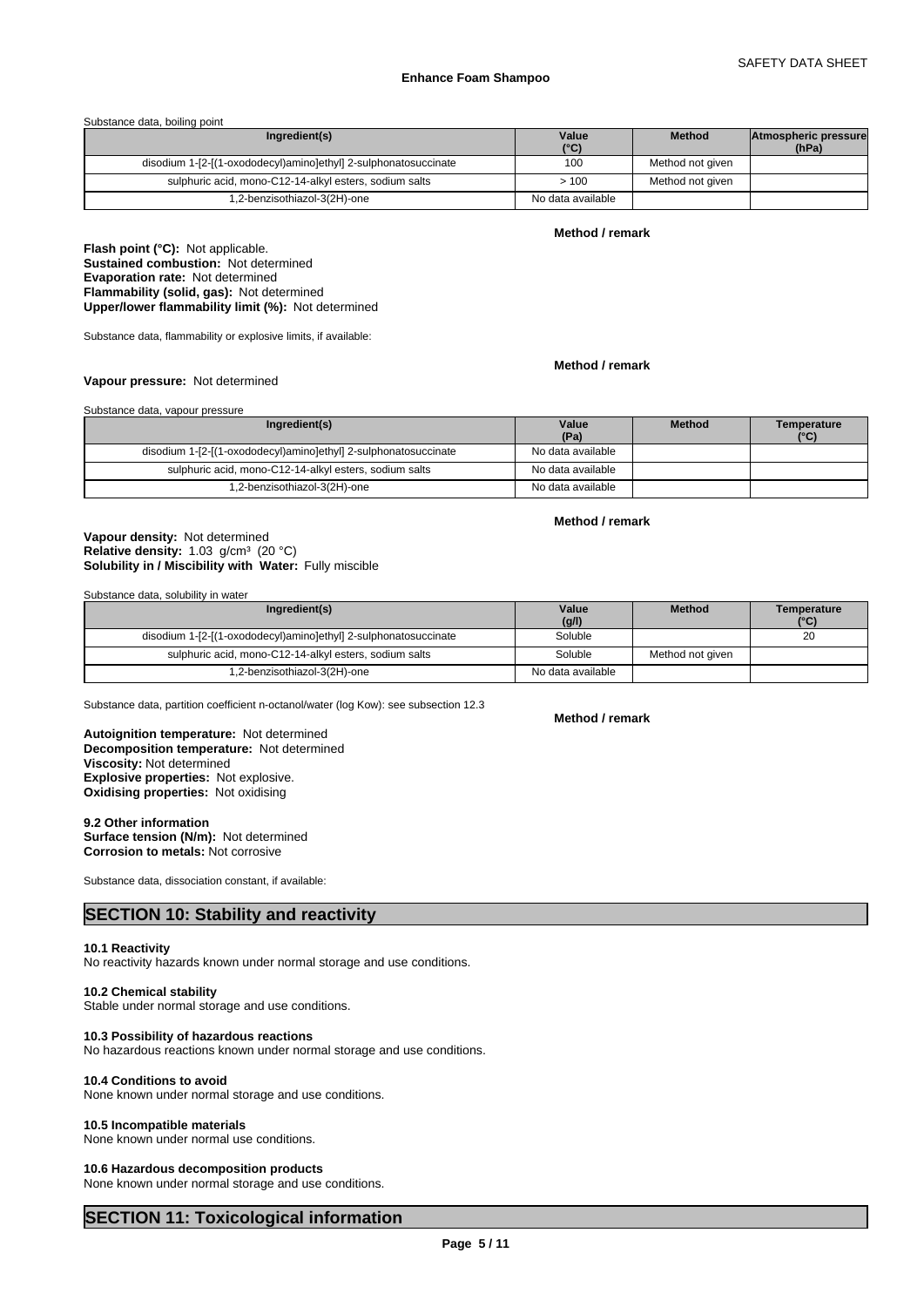# **11.1 Information on toxicological effects**

Mixture data:

# **Relevant calculated ATE(s):**

**Eye irritation and corrosivity Result:** Eye irritant 2

Substance data, where relevant and available, are listed below.

### **Acute toxicity** Acute oral toxi

| $\overline{\phantom{a}}$ , water of an texture                  |                 |                  |                |                  |                             |
|-----------------------------------------------------------------|-----------------|------------------|----------------|------------------|-----------------------------|
| Ingredient(s)                                                   | <b>Endpoint</b> | Value<br>(mg/kg) | <b>Species</b> | <b>Method</b>    | <b>Exposure</b><br>time (h) |
| disodium 1-[2-[(1-oxododecyl)amino]ethyl] 2-sulphonatosuccinate | $LD_{50}$       | > 2000           | Mouse          | Read across      |                             |
| sulphuric acid, mono-C12-14-alkyl esters, sodium salts          | LD 50           | >1800            | Rat            | Method not aiven |                             |
| 1,2-benzisothiazol-3(2H)-one                                    |                 | No data          |                |                  |                             |
|                                                                 |                 | available        |                |                  |                             |

Acute dermal toxicity

| Ingredient(s)                                                   | Endpoint  | Value<br>(mg/kg) | <b>Species</b> | <b>Method</b>    | <b>Exposure</b><br>time (h) |
|-----------------------------------------------------------------|-----------|------------------|----------------|------------------|-----------------------------|
| disodium 1-[2-[(1-oxododecyl)amino]ethyl] 2-sulphonatosuccinate |           | No data          |                |                  |                             |
|                                                                 |           | available        |                |                  |                             |
| sulphuric acid, mono-C12-14-alkyl esters, sodium salts          | $LD_{50}$ | > 2000           | Rabbit         | Method not given |                             |
| 1,2-benzisothiazol-3(2H)-one                                    |           | No data          |                |                  |                             |
|                                                                 |           | available        |                |                  |                             |

### Acute inhalative toxicity

| Ingredient(s)                                                   | Endpoint | Value     | <b>Species</b> | <b>Method</b> | <b>Exposure</b> |
|-----------------------------------------------------------------|----------|-----------|----------------|---------------|-----------------|
|                                                                 |          | (mg/l)    |                |               | time (h)        |
| disodium 1-[2-[(1-oxododecyl)amino]ethyl] 2-sulphonatosuccinate |          | No data   |                |               |                 |
|                                                                 |          | available |                |               |                 |
| sulphuric acid, mono-C12-14-alkyl esters, sodium salts          |          | No data   |                |               |                 |
|                                                                 |          | available |                |               |                 |
| .2-benzisothiazol-3(2H)-one                                     |          | No data   |                |               |                 |
|                                                                 |          | available |                |               |                 |

# **Irritation and corrosivity** Skin irritation and corrosivity

| Ingredient(s)                                                   | Result            | <b>Species</b> | <b>Method</b>     | <b>Exposure time</b> |
|-----------------------------------------------------------------|-------------------|----------------|-------------------|----------------------|
| disodium 1-[2-[(1-oxododecyl)amino]ethyl] 2-sulphonatosuccinate | Irritant          | Rabbit         | Read across       |                      |
| sulphuric acid, mono-C12-14-alkyl esters, sodium salts          | Irritant          | Rabbit         | OECD 404 (EU B.4) |                      |
| 1,2-benzisothiazol-3(2H)-one                                    | No data available |                |                   |                      |

Eye irritation and corrosivity

| Ingredient(s)                                                   | Result            | <b>Species</b> | <b>Method</b>     | <b>Exposure time</b> |
|-----------------------------------------------------------------|-------------------|----------------|-------------------|----------------------|
| disodium 1-[2-[(1-oxododecyl)amino]ethyl] 2-sulphonatosuccinate | Irritant          | Rabbit         | Read across       |                      |
| sulphuric acid, mono-C12-14-alkyl esters, sodium salts          | Severe damage     | Rabbit         | OECD 405 (EU B.5) |                      |
| 1.2-benzisothiazol-3(2H)-one                                    | No data available |                |                   |                      |

Respiratory tract irritation and corrosivity

| Ingredient(s)                                                   | Result            | <b>Species</b> | <b>Method</b> | <b>Exposure time</b> |
|-----------------------------------------------------------------|-------------------|----------------|---------------|----------------------|
| disodium 1-[2-[(1-oxododecyl)amino]ethyl] 2-sulphonatosuccinate | No data available |                |               |                      |
| sulphuric acid, mono-C12-14-alkyl esters, sodium salts          | No data available |                |               |                      |
| 1,2-benzisothiazol-3(2H)-one                                    | No data available |                |               |                      |

# **Sensitisation**

| -------------                                                   |                   |                |                                    |                   |
|-----------------------------------------------------------------|-------------------|----------------|------------------------------------|-------------------|
| Sensitisation by skin contact                                   |                   |                |                                    |                   |
| Ingredient(s)                                                   | Result            | <b>Species</b> | <b>Method</b>                      | Exposure time (h) |
| disodium 1-[2-[(1-oxododecyl)amino]ethyl] 2-sulphonatosuccinate | No data available |                |                                    |                   |
| sulphuric acid, mono-C12-14-alkyl esters, sodium salts          | Not sensitising   | Guinea pig     | OECD 406 (EU B.6) /<br><b>GPMT</b> |                   |
| 1.2-benzisothiazol-3(2H)-one                                    | No data available |                |                                    |                   |

Sensitisation by inhalation

| Ingredient(s)                                                   | Result            | <b>Species</b> | <b>Method</b> | <b>Exposure time</b> |
|-----------------------------------------------------------------|-------------------|----------------|---------------|----------------------|
| disodium 1-[2-[(1-oxododecyl)amino]ethyl] 2-sulphonatosuccinate | No data available |                |               |                      |
| sulphuric acid, mono-C12-14-alkyl esters, sodium salts          | No data available |                |               |                      |
| 1,2-benzisothiazol-3(2H)-one                                    | No data available |                |               |                      |

# **CMR effects (carcinogenicity, mutagenicity and toxicity for reproduction) Page 6 / 11**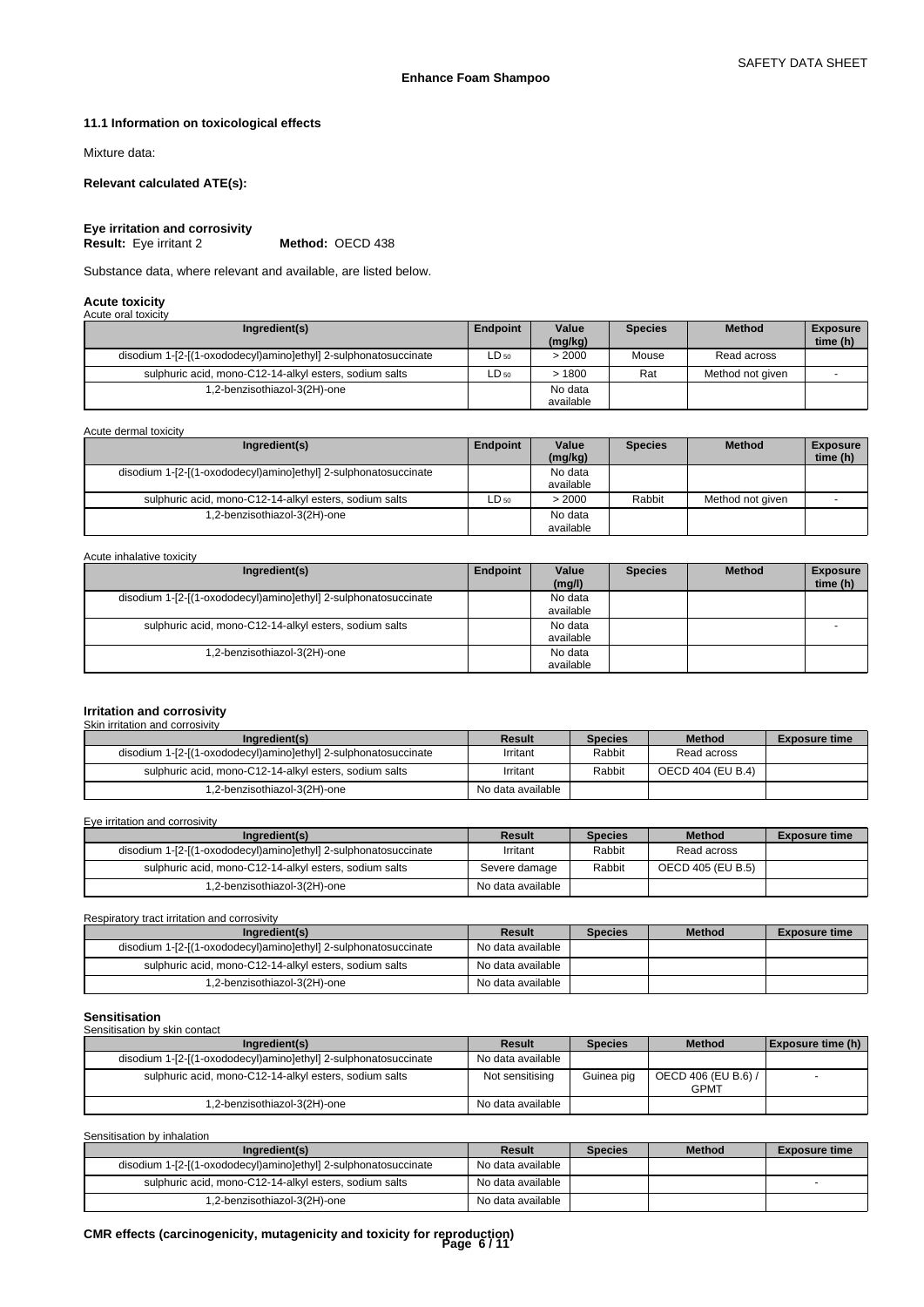| Mutagenicity |                                                                    |                                                        |                                                                      |                                                           |                              |  |  |  |
|--------------|--------------------------------------------------------------------|--------------------------------------------------------|----------------------------------------------------------------------|-----------------------------------------------------------|------------------------------|--|--|--|
|              | Ingredient(s)                                                      | <b>Result (in-vitro)</b>                               | <b>Method</b><br>(in-vitro)                                          | Result (in-vivo)                                          | <b>Method</b><br>(in-vivo)   |  |  |  |
|              | disodium 1-[2-[(1-oxododecyl)amino]ethyl]<br>2-sulphonatosuccinate | No data available                                      |                                                                      | No data available                                         |                              |  |  |  |
|              | sulphuric acid, mono-C12-14-alkyl esters,<br>sodium salts          | No evidence for mutagenicity, negative<br>test results | <b>B.12/13) OECD</b> test results<br>476 (Mouse<br>( <i>lymphoma</i> | <b>OECD 471 (EUNo evidence for mutagenicity, negative</b> | <b>OECD 474 (EUI</b><br>B.12 |  |  |  |
|              | 1,2-benzisothiazol-3(2H)-one                                       | No data available                                      |                                                                      | No data available                                         |                              |  |  |  |

# **Carcinogenicity**

| Ingredient(s)                                                   | <b>Effect</b>                                          |
|-----------------------------------------------------------------|--------------------------------------------------------|
| disodium 1-[2-[(1-oxododecyl)amino]ethyl] 2-sulphonatosuccinate | No data available                                      |
| sulphuric acid, mono-C12-14-alkyl esters, sodium salts          | No evidence for carcinogenicity, negative test results |
| 1,2-benzisothiazol-3(2H)-one                                    | No data available                                      |

# Toxicity for reproduction

| Ingredient(s)                                                               | <b>Endpoint</b> | <b>Specific effect</b>                        | Value<br>$\left \frac{\text{mg}}{\text{kg}}\right $ bw/d) | <b>Species</b> | <b>Method</b>                  | <b>Exposure</b><br>time | <b>Remarks and other effects</b><br>reported |
|-----------------------------------------------------------------------------|-----------------|-----------------------------------------------|-----------------------------------------------------------|----------------|--------------------------------|-------------------------|----------------------------------------------|
| disodium<br>$1-[2-[1-oxododecyl)ami]$<br>nolethyll<br>2-sulphonatosuccinate |                 |                                               | No data<br>available                                      |                |                                |                         |                                              |
| sulphuric acid,<br>mono-C12-14-alkyl<br>esters, sodium salts                | <b>NOEL</b>     | Teratogenic effects<br>Developmental toxicity | 250                                                       | Rat            | OECD 414<br>(EU B.31),<br>oral |                         |                                              |
| 1,2-benzisothiazol-3(2H<br>)-one                                            |                 |                                               | No data<br>available                                      |                |                                |                         |                                              |

# **Repeated dose toxicity** Sub-acute or sub-chronic oral toxicity

| <b>SUD-ACTIG OF SUD-CHIPHIC ORDINATORY</b>             |                 |              |                |               |                    |                                             |
|--------------------------------------------------------|-----------------|--------------|----------------|---------------|--------------------|---------------------------------------------|
| Ingredient(s)                                          | <b>Endpoint</b> | Value        | <b>Species</b> | <b>Method</b> |                    | <b>Exposure Specific effects and organs</b> |
|                                                        |                 | (mg/kg bw/d) |                |               | $ time$ (days) $ $ | affected                                    |
| disodium 1-[2-[(1-oxododecyl)amino]ethyl]              |                 | No data      |                |               |                    |                                             |
| 2-sulphonatosuccinate                                  |                 | available    |                |               |                    |                                             |
| sulphuric acid, mono-C12-14-alkyl esters, sodium salts | <b>NOAEL</b>    | 488          |                | OECD 408 (EU  | 90                 |                                             |
|                                                        |                 |              |                | B.26          |                    |                                             |
| 1,2-benzisothiazol-3(2H)-one                           |                 | No data      |                |               |                    |                                             |
|                                                        |                 | available    |                |               |                    |                                             |

# Sub-chronic dermal toxicity

| Ingredient(s)                                                      | <b>Endpoint</b> | Value                | <b>Species</b> | <b>Method</b> |                    | <b>Exposure Specific effects and organs</b> |
|--------------------------------------------------------------------|-----------------|----------------------|----------------|---------------|--------------------|---------------------------------------------|
|                                                                    |                 | (mg/kg bw/d)         |                |               | $ time$ (days) $ $ | affected                                    |
| disodium 1-[2-[(1-oxododecyl)amino]ethyl]<br>2-sulphonatosuccinate |                 | No data<br>available |                |               |                    |                                             |
| sulphuric acid, mono-C12-14-alkyl esters, sodium salts             |                 | No data<br>available |                |               |                    |                                             |
| 1,2-benzisothiazol-3(2H)-one                                       |                 | No data<br>available |                |               |                    |                                             |

# Sub-chronic inhalation toxicity

| Ingredient(s)                                          | Endpoint | Value        | <b>Species</b> | <b>Method</b> |                          | <b>Exposure   Specific effects and organs  </b> |
|--------------------------------------------------------|----------|--------------|----------------|---------------|--------------------------|-------------------------------------------------|
|                                                        |          | (mg/kg bw/d) |                |               | $ time$ (days) $ $       | affected                                        |
| disodium 1-[2-[(1-oxododecyl)amino]ethyl]              |          | No data      |                |               |                          |                                                 |
| 2-sulphonatosuccinate                                  |          | available    |                |               |                          |                                                 |
| sulphuric acid, mono-C12-14-alkyl esters, sodium salts |          | No data      |                |               | $\overline{\phantom{0}}$ |                                                 |
|                                                        |          | available    |                |               |                          |                                                 |
| 1,2-benzisothiazol-3(2H)-one                           |          | No data      |                |               |                          |                                                 |
|                                                        |          | available    |                |               |                          |                                                 |

### Chronic toxicity

| Ingredient(s)                                                               | <b>Exposure</b><br>route | Endpoint | Value<br>$\left \frac{\text{mg}}{\text{kg}}\right $ bw/d) | <b>Species</b> | <b>Method</b> | <b>Exposure</b><br>time | Specific effects and<br>organs affected | <b>Remark</b> |
|-----------------------------------------------------------------------------|--------------------------|----------|-----------------------------------------------------------|----------------|---------------|-------------------------|-----------------------------------------|---------------|
| disodium<br>$1-[2-[1-oxododecyl)ami]$<br>nolethyll<br>2-sulphonatosuccinate |                          |          | No data<br>available                                      |                |               |                         |                                         |               |
| sulphuric acid,<br>mono-C12-14-alkyl<br>esters, sodium salts                |                          |          | No data<br>available                                      |                |               |                         |                                         |               |
| 1,2-benzisothiazol-3(2H<br>-one                                             |                          |          | No data<br>available                                      |                |               |                         |                                         |               |

# STOT-single exposure

| Ingredient(s)                                                   | Affected organ(s) |
|-----------------------------------------------------------------|-------------------|
| disodium 1-[2-[(1-oxododecyl)amino]ethyl] 2-sulphonatosuccinate | No data available |
| sulphuric acid, mono-C12-14-alkyl esters, sodium salts          | No data available |
| 1,2-benzisothiazol-3(2H)-one                                    | No data available |

# STOT-repeated exposure<br> **Ingredient(s)**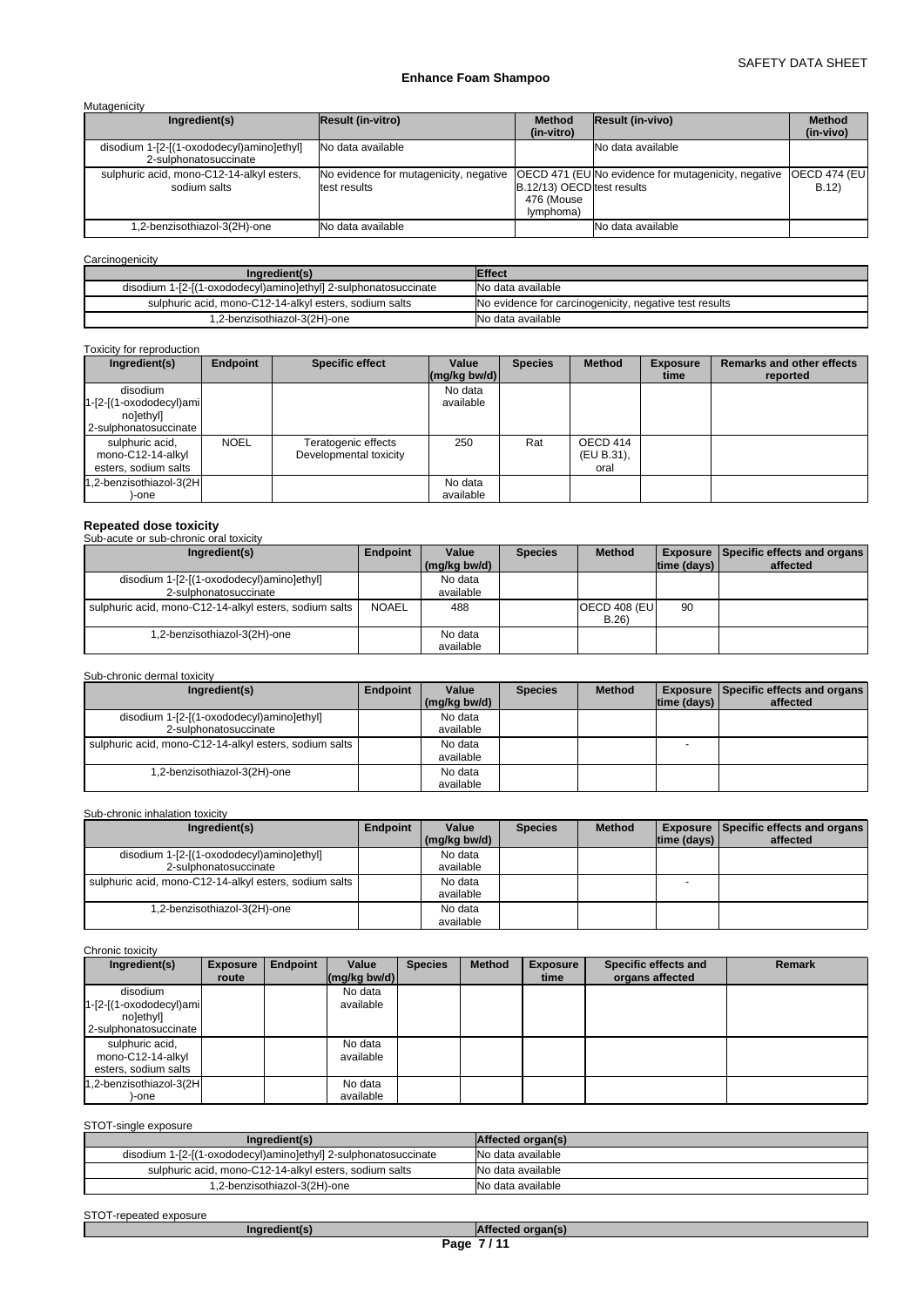| disodium 1-[2-[(1-oxododecyl)amino]ethyl] 2-sulphonatosuccinate | No data available |
|-----------------------------------------------------------------|-------------------|
| sulphuric acid, mono-C12-14-alkyl esters, sodium salts          | No data available |
| .2-benzisothiazol-3(2H)-one                                     | No data available |

# **Aspiration hazard**

Substances with an aspiration hazard (H304), if any, are listed in section 3. If relevant, see section 9 for dynamic viscosity and relative density of the product.

# **Potential adverse health effects and symptoms**

Effects and symptoms related to the product, if any, are listed in subsection 4.2.

# **SECTION 12: Ecological information**

# **12.1 Toxicity**

No data is available on the mixture.

Substance data, where relevant and available, are listed below

# **Aquatic short-term toxicity**

| Aquatic short-term toxicity - fish                              |           |                      |                |               |                             |
|-----------------------------------------------------------------|-----------|----------------------|----------------|---------------|-----------------------------|
| Ingredient(s)                                                   | Endpoint  | Value<br>(mg/l)      | <b>Species</b> | <b>Method</b> | <b>Exposure</b><br>time (h) |
| disodium 1-[2-[(1-oxododecyl)amino]ethyl] 2-sulphonatosuccinate |           | No data<br>available |                |               |                             |
| sulphuric acid, mono-C12-14-alkyl esters, sodium salts          | $LC_{50}$ | 3.6                  | Fish           | OECD 203      | 96                          |
| .2-benzisothiazol-3(2H)-one                                     |           | No data<br>available |                |               |                             |

| Ingredient(s)                                                   | Endpoint | Value     | <b>Species</b> | <b>Method</b>  | <b>Exposure</b> |
|-----------------------------------------------------------------|----------|-----------|----------------|----------------|-----------------|
|                                                                 |          | (mg/l)    |                |                | time (h)        |
| disodium 1-[2-[(1-oxododecyl)amino]ethyl] 2-sulphonatosuccinate |          | No data   |                |                |                 |
|                                                                 |          | available |                |                |                 |
| sulphuric acid, mono-C12-14-alkyl esters, sodium salts          | EC 50    | 4.7       | Daphnia        | 84/449/EEC, C2 | 48              |
| .2-benzisothiazol-3(2H)-one                                     |          | No data   |                |                |                 |
|                                                                 |          | available |                |                |                 |

| Aquatic short-term toxicity - algae                             |           |                      |                |                               |                             |
|-----------------------------------------------------------------|-----------|----------------------|----------------|-------------------------------|-----------------------------|
| Ingredient(s)                                                   | Endpoint  | Value<br>(mg/l)      | <b>Species</b> | <b>Method</b>                 | <b>Exposure</b><br>time (h) |
| disodium 1-[2-[(1-oxododecyl)amino]ethyl] 2-sulphonatosuccinate |           | No data<br>available |                |                               |                             |
| sulphuric acid, mono-C12-14-alkyl esters, sodium salts          | $E1$ C 50 | > 20                 | Not specified  | 88/302/EEC, Part C,<br>static | 72                          |
| .2-benzisothiazol-3(2H)-one                                     |           | No data<br>available |                |                               |                             |

### Aquatic short-term toxicity - marine species **Ingredient(s) Endpoint Value** Species **(mg/l) Method** Exposure **time (days)**  disodium 1-[2-[(1-oxododecyl)amino]ethyl] 2-sulphonatosuccinate available sulphuric acid, mono-C12-14-alkyl esters, sodium salts No data available - 1,2-benzisothiazol-3(2H)-one No data available

| Impact on sewage plants - toxicity to bacteria                  |           |                      |                 |                    |                         |
|-----------------------------------------------------------------|-----------|----------------------|-----------------|--------------------|-------------------------|
| Ingredient(s)                                                   | Endpoint  | Value<br>(mg/l)      | <b>Inoculum</b> | <b>Method</b>      | <b>Exposure</b><br>time |
| disodium 1-[2-[(1-oxododecyl)amino]ethyl] 2-sulphonatosuccinate |           | No data<br>available |                 |                    |                         |
| sulphuric acid, mono-C12-14-alkyl esters, sodium salts          | $EC_{10}$ | 1084                 | Bacteria        | DIN 38412 / Part 8 | 16 hour(s)              |
| .2-benzisothiazol-3(2H)-one                                     |           | No data<br>available |                 |                    |                         |

# **Aquatic long-term toxicity**

| Aquatic long-term toxicity - fish<br>Ingredient(s)                 | Endpoint    | Value<br>(mg/l)      | <b>Species</b> | <b>Method</b> | <b>Exposure</b><br>time | <b>Effects observed</b> |
|--------------------------------------------------------------------|-------------|----------------------|----------------|---------------|-------------------------|-------------------------|
| disodium 1-[2-[(1-oxododecyl)amino]ethyl]<br>2-sulphonatosuccinate |             | No data<br>available |                |               |                         |                         |
| sulphuric acid, mono-C12-14-alkyl esters, sodium salts             | <b>NOEC</b> | $0.11 - 0.35$        | Not specified  | OECD 210      | $34 \text{ day}(s)$     |                         |
| 1,2-benzisothiazol-3(2H)-one                                       |             | No data<br>available |                |               |                         |                         |

| Aquatiu<br>-term<br>crustacea<br>toxicity<br>⊦lona- |          |       |                |        |                              |                       |  |
|-----------------------------------------------------|----------|-------|----------------|--------|------------------------------|-----------------------|--|
| Ingredient(s)                                       | ∠ndpoint | Value | <b>Species</b> | Method | osure<br><b>AND PROPERTY</b> | Effect.<br>s observeo |  |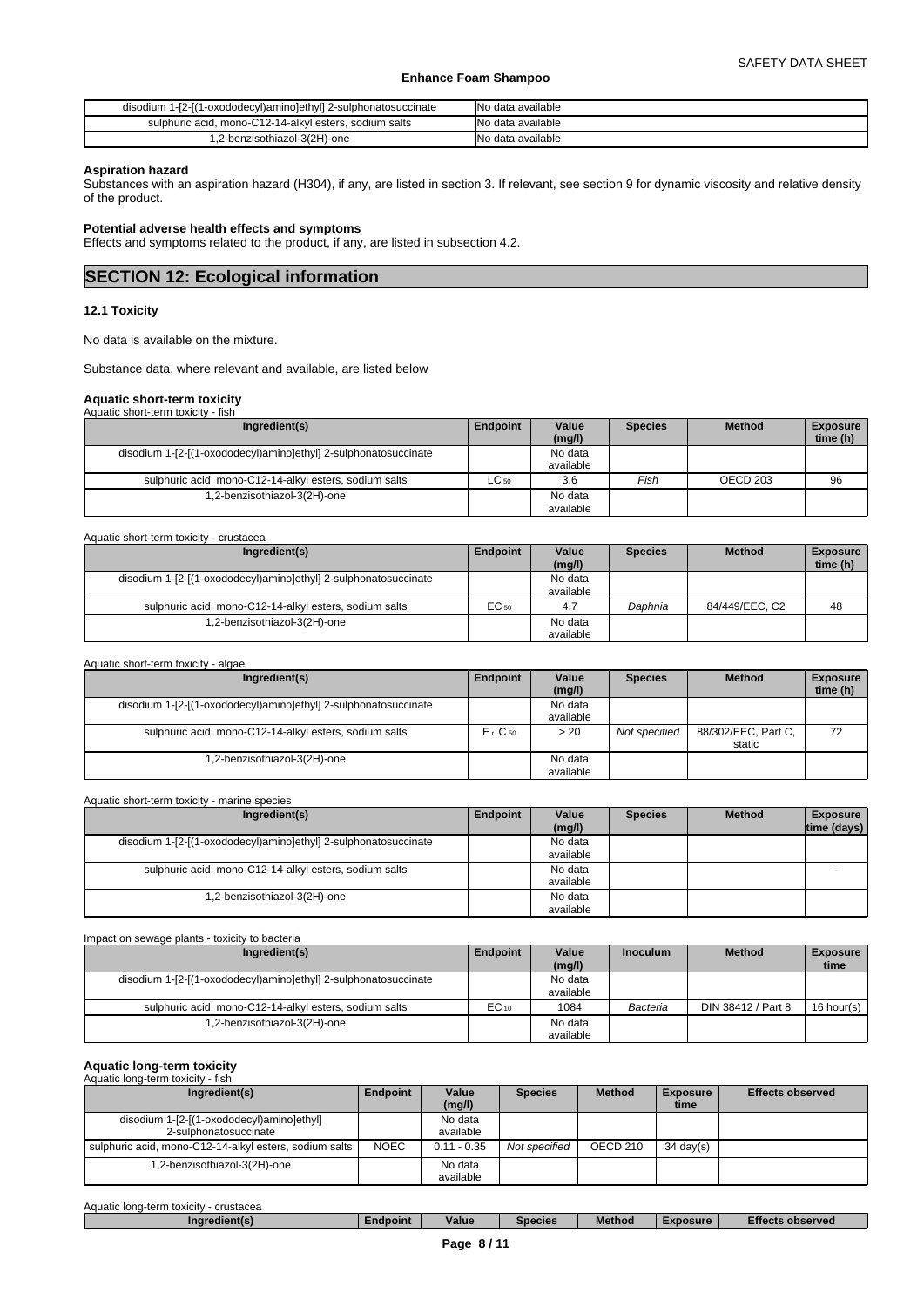|                                                                    |             | (mg/l)               |             |                     | time   |  |
|--------------------------------------------------------------------|-------------|----------------------|-------------|---------------------|--------|--|
| disodium 1-[2-[(1-oxododecyl)amino]ethyl]<br>2-sulphonatosuccinate |             | No data<br>available |             |                     |        |  |
| sulphuric acid, mono-C12-14-alkyl esters, sodium salts             | <b>NOEC</b> | 0.508                | Daphnia sp. | Method not<br>qiven | day(s) |  |
| 1,2-benzisothiazol-3(2H)-one                                       |             | No data<br>available |             |                     |        |  |

# Aquatic toxicity to other aquatic benthic organisms, including sediment-dwelling organisms, if available:

| Ingredient(s)                                          | Endpoint | Value<br>(mg/kg dw<br>sediment) | <b>Species</b> | <b>Method</b> | <b>Exposure</b><br> time (days) | <b>Effects observed</b> |
|--------------------------------------------------------|----------|---------------------------------|----------------|---------------|---------------------------------|-------------------------|
| disodium 1-[2-[(1-oxododecyl)amino]ethyl]              |          | No data                         |                |               |                                 |                         |
| 2-sulphonatosuccinate                                  |          | available                       |                |               |                                 |                         |
| sulphuric acid, mono-C12-14-alkyl esters, sodium salts |          | No data                         |                |               |                                 |                         |
|                                                        |          | available                       |                |               |                                 |                         |
| 1,2-benzisothiazol-3(2H)-one                           |          | No data                         |                |               |                                 |                         |
|                                                        |          | available                       |                |               |                                 |                         |

# **Terrestrial toxicity**

| Terrestrial toxicity<br>Terrestrial toxicity - soil invertebrates, including earthworms, if available: |                 |                             |                |               |                                       |                         |  |  |
|--------------------------------------------------------------------------------------------------------|-----------------|-----------------------------|----------------|---------------|---------------------------------------|-------------------------|--|--|
| Ingredient(s)                                                                                          | <b>Endpoint</b> | Value<br>(mg/kg dw<br>soil) | <b>Species</b> | <b>Method</b> | <b>Exposure</b><br>$ time$ (days) $ $ | <b>Effects observed</b> |  |  |
| sulphuric acid, mono-C12-14-alkyl esters, sodium salts                                                 |                 | No data<br>available        |                |               |                                       |                         |  |  |

# Terrestrial toxicity - plants, if available:

| Ingredient(s)                                          | Endpoint | Value<br>(mg/kg dw<br>soil) | <b>Species</b> | <b>Method</b> | Exposure<br>$ time$ (days) $ $ | <b>Effects observed</b> |
|--------------------------------------------------------|----------|-----------------------------|----------------|---------------|--------------------------------|-------------------------|
| sulphuric acid, mono-C12-14-alkyl esters, sodium salts |          | No data                     |                |               |                                |                         |
|                                                        |          | available                   |                |               |                                |                         |

### Terrestrial toxicity - birds, if available:

| Ingredient(s)                                              | Endpoint | Value                | <b>Species</b> | <b>Method</b> | <b>Exposure</b><br>Itime (davs) I | <b>Effects observed</b> |
|------------------------------------------------------------|----------|----------------------|----------------|---------------|-----------------------------------|-------------------------|
| I sulphuric acid, mono-C12-14-alkyl esters, sodium salts I |          | No data<br>available |                |               |                                   |                         |

### Terrestrial toxicity - beneficial insects, if available:

| Ingredient(s)                                          | <b>Endpoint</b> | Value<br>(mg/kg dw<br>soil) | <b>Species</b> | <b>Method</b> | <b>Exposure</b><br>$ time$ (days) $ $ | <b>Effects observed</b> |
|--------------------------------------------------------|-----------------|-----------------------------|----------------|---------------|---------------------------------------|-------------------------|
| sulphuric acid, mono-C12-14-alkyl esters, sodium salts |                 | No data                     |                |               |                                       |                         |
|                                                        |                 | available                   |                |               |                                       |                         |

### Terrestrial toxicity - soil bacteria, if available:

| Ingredient(s)                                          | <b>Endpoint</b> | Value<br>(mg/kg dw<br>soil) | <b>Species</b> | <b>Method</b> | <b>Exposure</b><br> time (days) | <b>Effects observed</b> |
|--------------------------------------------------------|-----------------|-----------------------------|----------------|---------------|---------------------------------|-------------------------|
| sulphuric acid, mono-C12-14-alkyl esters, sodium salts |                 | No data                     |                |               |                                 |                         |
|                                                        |                 | available                   |                |               |                                 |                         |

### **12.2 Persistence and degradability**

### **Abiotic degradation**

Abiotic degradation - photodegradation in air, if available:

Abiotic degradation - hydrolysis, if available:

Abiotic degradation - other processes, if available:

### **Biodegradation**

# Ready biodegradability - aerobic conditions

| Ingredient(s)                                                      | <b>Inoculum</b> | Analytical<br>method | DT 50                  | <b>Method</b> | <b>Evaluation</b>     |
|--------------------------------------------------------------------|-----------------|----------------------|------------------------|---------------|-----------------------|
| disodium 1-[2-[(1-oxododecyl)amino]ethyl]<br>2-sulphonatosuccinate |                 |                      | $194 \%$ in 28 day(s)  | OECD 301B     | Readily biodegradable |
| sulphuric acid, mono-C12-14-alkyl esters, sodium salts             |                 |                      | 75.7 % in 28<br>day(s) | OECD 301B     | Readily biodegradable |
| 1,2-benzisothiazol-3(2H)-one                                       |                 |                      |                        |               | No data available     |

Ready biodegradability - anaerobic and marine conditions, if available:

Degradation in relevant environmental compartments, if available:

The surfactant(s) contained in this preparation complies(comply) with the biodegradability criteria as laid down in Regulation (EC) No. 648/2004 on detergents. Data to support this assertion are held at the disposal of the competent authorities of the Member States and will be made available to them, at their direct request or at the request of a detergent manufacturer.

# **12.3 Bioaccumulative potential**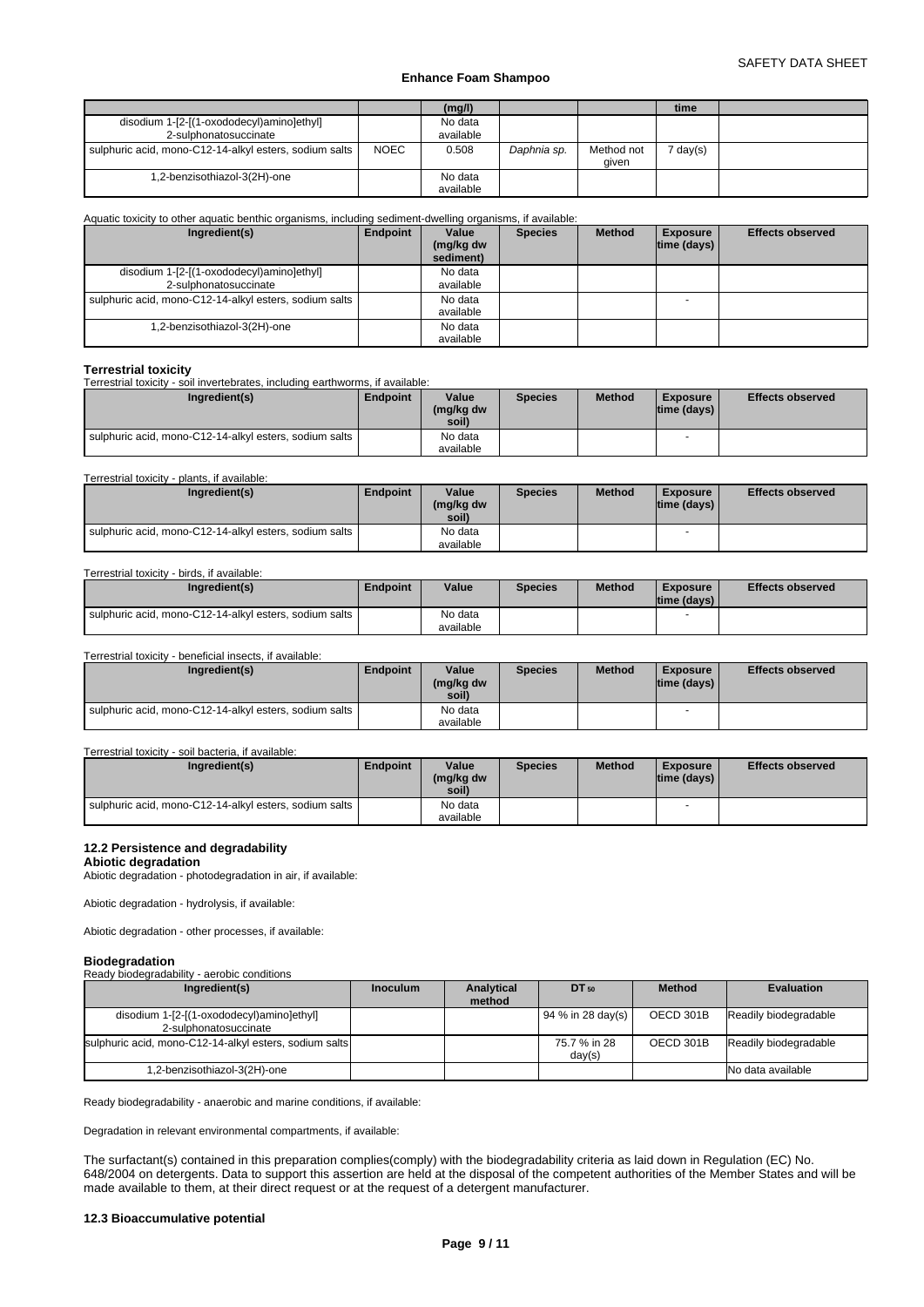### Partition coefficient n-octanol/water (log Kow)

| Ingredient(s)                                                         | Value             | <b>Method</b>    | <b>Evaluation</b>           | <b>Remark</b> |
|-----------------------------------------------------------------------|-------------------|------------------|-----------------------------|---------------|
| disodium<br>1-[2-[(1-oxododecyl)amino]ethyl]<br>2-sulphonatosuccinate | No data available |                  |                             |               |
| sulphuric acid, mono-C12-14-alkyl<br>esters, sodium salts             | $< -2.42$         | Method not given | No bioaccumulation expected |               |
| 1,2-benzisothiazol-3(2H)-one                                          | No data available |                  |                             |               |

| Bioconcentration factor (BCF)                                               |                   |                |               |                   |               |
|-----------------------------------------------------------------------------|-------------------|----------------|---------------|-------------------|---------------|
| Ingredient(s)                                                               | Value             | <b>Species</b> | <b>Method</b> | <b>Evaluation</b> | <b>Remark</b> |
| disodium<br>$1-[2-[1-oxododecyl]$ ami<br>nolethyll<br>2-sulphonatosuccinate | No data available |                |               |                   |               |
| sulphuric acid,<br>mono-C12-14-alkyl<br>esters, sodium salts                | No data available |                |               |                   |               |
| 1,2-benzisothiazol-3(2H No data available<br>)-one                          |                   |                |               |                   |               |

## **12.4 Mobility in soil**

Adsorption/Desorption to soil or sediment

| Ingredient(s)                                                            | Adsorption<br>coefficient<br>Log Koc | <b>Desorption</b><br>coefficient<br>Log Koc(des) | <b>Method</b> | Soil/sediment<br>type | <b>Evaluation</b> |
|--------------------------------------------------------------------------|--------------------------------------|--------------------------------------------------|---------------|-----------------------|-------------------|
| disodium 1-[2-[(1-oxododecyl)amino]ethyl]<br>2-sulphonatosuccinate       | No data available                    |                                                  |               |                       |                   |
| sulphuric acid, mono-C12-14-alkyl esters, sodium salts No data available |                                      |                                                  |               |                       |                   |
| 1,2-benzisothiazol-3(2H)-one                                             | No data available                    |                                                  |               |                       |                   |

### **12.5 Results of PBT and vPvB assessment**

Substances that fulfill the criteria for PBT/vPvB, if any, are listed in section 3.

### **12.6 Other adverse effects**

No other adverse effects known.

# **SECTION 13: Disposal considerations 13.1 Waste treatment methods Waste from residues / unused products:** The concentrated contents or contaminated packaging should be disposed of by a certified handler or according to the site permit. Release of waste to sewers is discouraged. The cleaned packaging material is suitable for energy recovery or recycling in line with local legislation. **European Waste Catalogue:** 20 01 29\* - detergents containing dangerous substances. **Empty packaging Recommendation:** Dispose of observing national or local regulations.<br> **Suitable cleaning agents:** Water, if necessary with cleaning agent.

Water, if necessary with cleaning agent.

# **SECTION 14: Transport information**

# **ADR, RID, ADN, IMO/IMDG, ICAO/IATA**

**14.1 UN number:** Non-dangerous goods

- **14.2 UN proper shipping name:** Non-dangerous goods
- **14.3 Transport hazard class(es):** Non-dangerous goods
- **Class: 14.4 Packing group:** Non-dangerous goods
- **14.5 Environmental hazards:** Non-dangerous goods

**14.6 Special precautions for user:** Non-dangerous goods

**14.7 Transport in bulk according to Annex II of MARPOL 73/78 and the IBC Code:** The product is not transported in bulk tankers.

# **SECTION 15: Regulatory information**

# **15.1 Safety, health and environmental regulations/legislation specific for the substance or mixture**

**Authorisations or restrictions (Regulation (EC) No 1907/2006, Title VII respectively Title VIII):** Not applicable.

### **Ingredients according to EC Detergents Regulation 648/2004**

anionic surfactants  $\sim$  5 - 15%

perfumes, Hexyl Cinnamal, Butylphenyl Methylpropional, Benzisothiazolinone

# **15.2 Chemical safety assessment**

A chemical safety assessment has not been carried out on the mixture

# **SECTION 16: Other information**